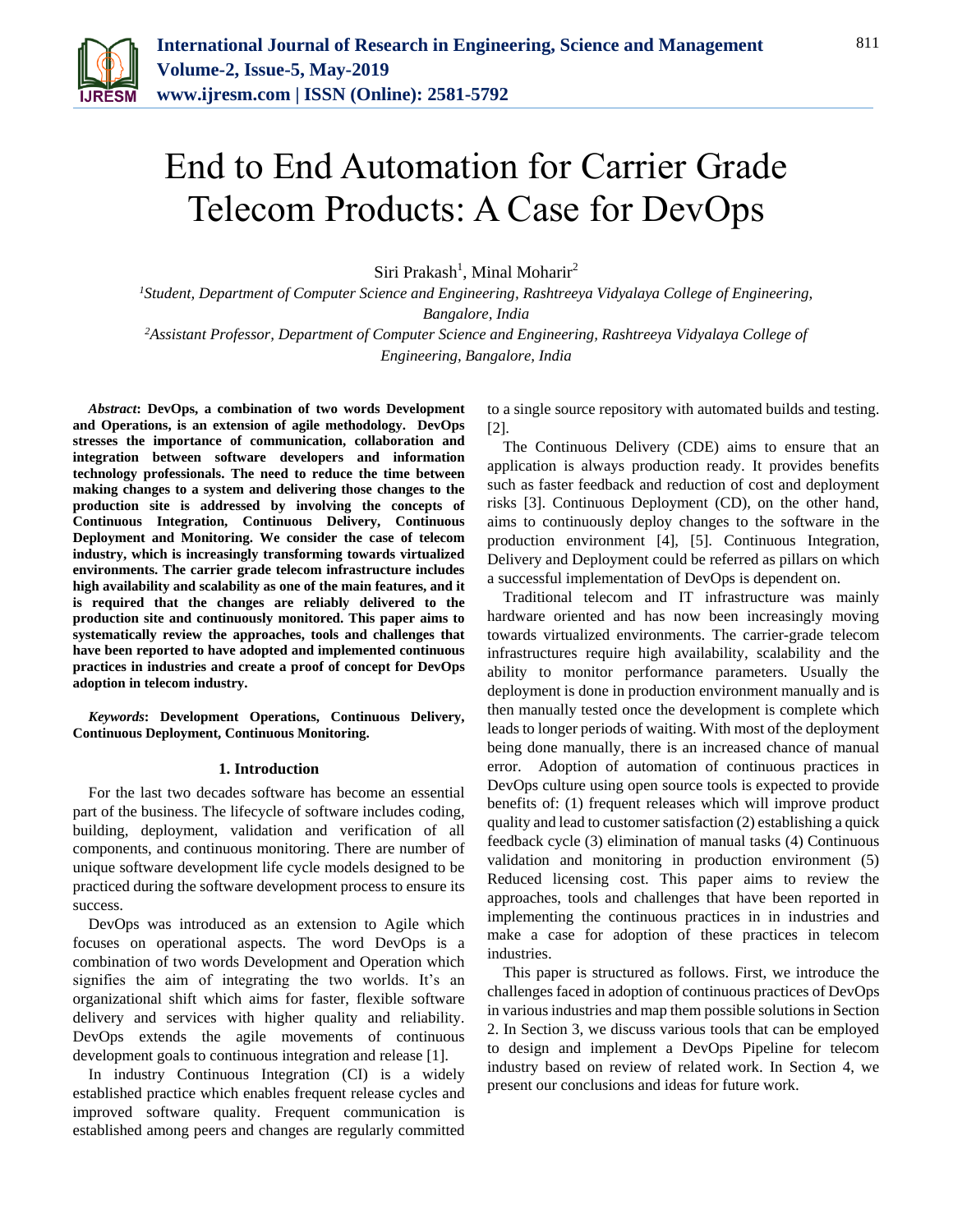

# **2. Common challenges to adopt DevOps practices in telecom industry**

Under this section, the challenges of implementing DevOps in telecom industry are listed:

- 1. *Lack of Awareness:* DevOps is relatively a new concept and many organizations are still trying to understand and establish what it means and what impact it will have on the business. [9] There is a lack of understanding on the transformations that must be done to adapt DevOps into industries [10]. To overcome this challenge, knowledge sharing between teams on different levels has to be held. If required, training should be provided from leading industry influencers [6].
- 2. *Communication Challenges:* Successful implementation of continuous practices in DevOps requires more coordination and collaborations among team members. Brown and Starkey [7] state that communication directly impacts decisions made by an organization. There exists a communication gap between developers and operations which leads to a pressing need for strengthening the harmonization of an IT organization [8].
- 3. *Lack of Investment:* For any change to be implemented, cost factor plays a main role. L. Chen [11] found that hardware dependency and compatibility challenges were faced while automatically deploying changes into customer environment which will require system upgradation. These upgrades are associated with high costs. Total investment will also include cost of training the team members to improve qualification and expertise for adoption of continuous practices.
- 4. *General Resistance to change:* Regardless of how inefficient they may be people tend to prefer working with long established processes. This resistance towards change may sabotage new ideas and thoughts [9]. According to researchers, communicating how the change will benefit the organization and the employees individually might help to deal with resistance [8].

#### **3. Related work**

A brief literature survey was carried out to gain understanding about various concepts like continuous practices and tools used for the purpose. Excerpts from a few of the papers/ journal referred are as follow:

The existing processes in carrier grade telecom infrastructures are mainly designed for preplanned, hardwareoriented, physical infrastructures. [12]. The shift of these infrastructures to software defined and virtualized networks has created a need for more elastic, programmable, dynamically optimizing and scalable environments [13].

Mojtaba Shahin, et. al. [14] provide a detailed systematic review of continuous practices being adopted in various industries. They have observed that there is an increased interest in past few years and is spread across wide range of application domains.

The Continuous Integration tools, Git for version control and Jenkins as Integration Server are used in deployment pipelines in [15] and [16]. Automation of the Continuous Integration can be achieved in Jenkins which can also trigger acceptance tests [17]. The reports are stored in Jenkins servers for reference.

The process of continuous deployment in virtual cloud environments require tools for automated deployment. Christian Makaya and Douglas Freimuth [18] proposed VNF Onboarding Automation Tool(VOAT) provides a framework for automated deployments of VNFs in public or private cloud environments. It maps available metadata to the artifacts and pushes them to necessary production systems to complete VNF onboarding. T-NOVA [19] is yet another framework proposed by G. Xilouris et. al., which allows service providers to deploy network functions and also provide value added services like monitoring and optimization. Chef [21], an open source software has been used for deployment automation in [20].

In DevOps scenarios the frequent releases and automated deployments require automated continuous releases as well. Michael Wurster et al., [22] propose a concept where developers define test along with deployment model. These tests are run at runtime after successful deployment of VNFs. Functionality of carrier grade products can be tested with automated regression suites created using various library extensions of Robot framework where everything is checked out automatically and detailed reports of outcomes are published [23].



Fig. 1. Deployment pipeline

#### **4. Deployment pipeline for carrier grade telecom products**

The telecom carrier grade products are increasingly moving to virtualized cloud environments where network functions are no longer static and embedded into physical boxes deployed at fixed points. This makes it more dynamic, innovation enabling and efficient.

A deployment pipeline is a way to deal with software development process by breaking it up into stages which are chained together. Every commit to the software goes through a complex process on its way to being released. That process involves building the software, followed by the progress of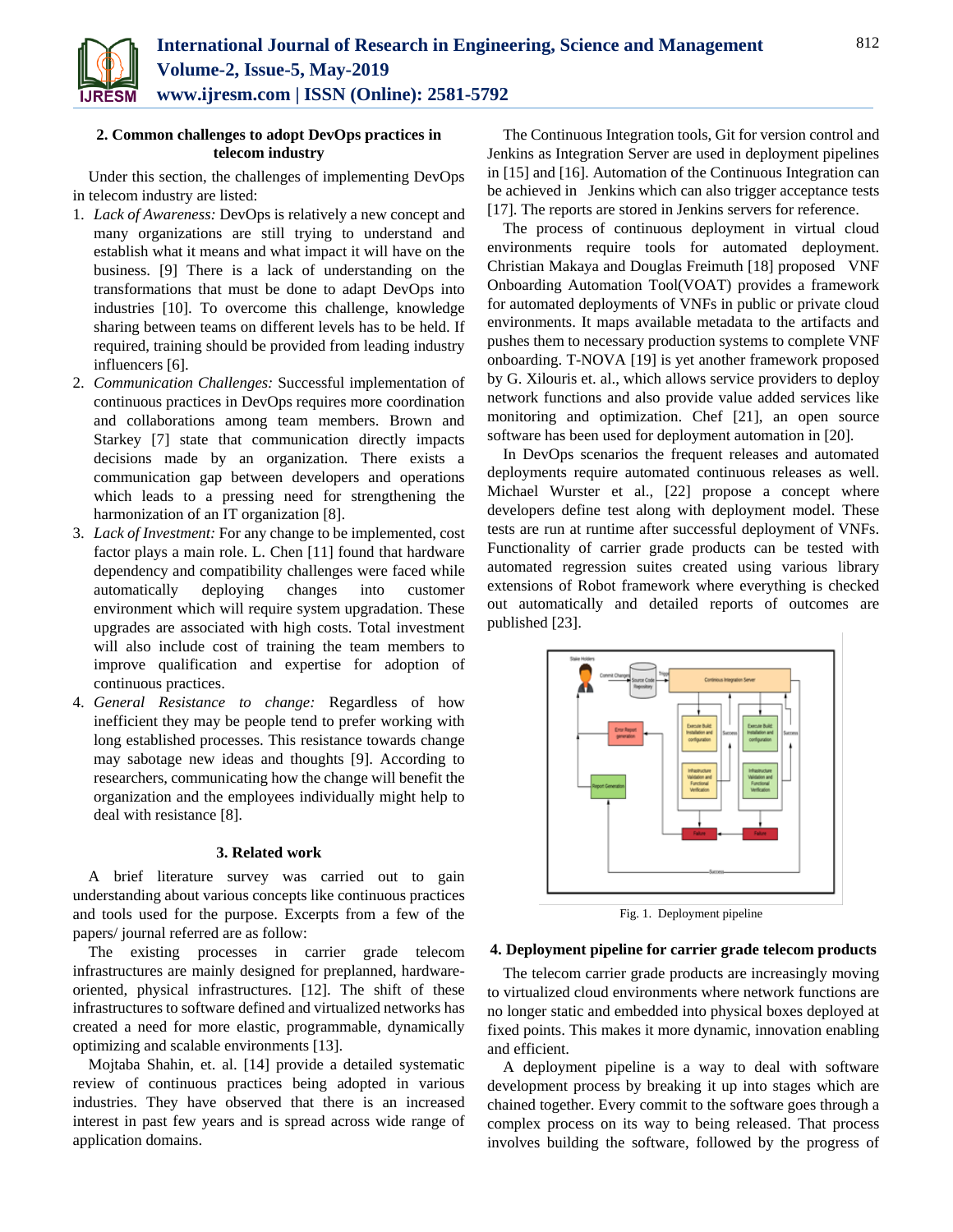

these builds through multiple stages of testing and deployment. The requirement to deploy a software in continuous basis at the production environment has increased the need for deployment pipeline. Also, the success of adopting the continuous processes in DevOps is heavily dependent on them. [24]. Fig. 1 illustrates the main components of deployment pipeline.

The given proof of concept requires the following configurations:

- Integration of Jenkins server to the Git source code repository which contains source code and test directory.
- Configure the Jenkins to automatically build, deploy and test when a commit is made to the repository.
- Integrate Jenkins with Static code analysis tool, Binary Repository and Configuration management tool.



Fig. 2. Flow diagram

Teamwork is essential in software engineering and software engineers need to be equipped with the newest tools, techniques and skills to work in teams. With many developers working on the same project there is higher probability that temporary code changes clash with other developer's code. Version control tools enable developers to simultaneously work on the same project. Developers can edit local copies of the files and chose when to share with rest of the team.

Continuous integration is a process where developers commit their code regularly to a centralized repository which triggers a build followed by acceptance testing. Jenkins, a popular java based open source CI tool which can be triggered on every commit made to Git repository, is used to run cloud deployment and acceptance tests. The test reports are stored in Jenkins server and mailed to respective stakeholders. Each new build is deployed in test environment and infrastructure validation and functionality verification is of all components is carried out. The changes are then deployed in production environment. Here, again the verification and validation are carried out. The flow diagram in Fig. 2, represents the stages of deployment and testing that is carried out in a test or production environment.

# **5. Conclusion and future work**

This paper throws light on how automation can help reduce manual tasks. The proof of concept demonstrates various benefits of employing end to end automation in telecom carrier grade infrastructures that are cloud based.

The future work needs to be focused on security and monitoring of application performance.

#### **References**

- [1] M. Virmani, "Understanding DevOps & bridging the gap from continuous integration to continuous delivery," Fifth International Conference on the Innovative Computing Technology (INTECH 2015), Pontevedra, 2015, pp. 78-82.
- [2] M. Fowler, "Continuous Integration,"
- http://martinfowler.com/articles/continuousIntegration.html
- [3] J. Humble. "Continuous Delivery vs. Continuous Deployment," https://continuousdelivery.com/2010/08/continuous-delivery-vscontinuous-deployment/
- [4] I. Weber, S. Nepal and L. Zhu, "Developing Dependable and Secure Cloud Applications," in *IEEE Internet Computing*, vol. 20, no. 3, pp. 74- 79, May-June2016.
- [5] What is Continuous Deployment, accessed on May. 5, 2019. http://electric-cloud.com/resources/continuous-delivery-101/continuousdeployment/
- [6] M. B. Kamuto and J. J. Langerman, "Factors inhibiting the adoption of DevOps in large organisations: South African context," *2017 2nd IEEE International Conference on Recent Trends in Electronics, Information & Communication Technology (RTEICT)*, Bangalore, 2017, pp. 48-51.
- [7] A. D. Brown, K. Starkey, "The effect of organizational culture on communication and information", Journal of Management Studies-Oxford, vol. 31, pp. 807-807, 1994.
- [8] S. W. Hussaini, "Strengthening harmonization of Development (Dev) and Operations (Ops) silos in IT environment through systems approach," *17th International IEEE Conference on Intelligent Transportation Systems (ITSC)*, Qingdao, 2014, pp. 178-183.
- [9] L. F. Wurster, R. J. Colville, C. Haight, S. Tripathi, and A. Rastogi, "Emerging technology analysis: DevOps a culture shift, not a technology," Gartner, 2013. https://www.gartner.com/doc/2571419/emerging-technologyanalysisdevops-culture.
- [10] L. Zhu, L. Bass, and G. Champlin-Scharff, "DevOps and its practices," IEEE Software, vol. 33, no. 3, pp. 32–34, May 2016.
- [11] L. Chen, "Towards architecting for continuous delivery," in Proc. 12th Work. IEEE/IFIP Conf. Softw. Archit. (WICSA), May 2015, pp. 131-134.
- [12] W. John et al., "Service Provider DevOps," in IEEE Communications Magazine, vol.55, no.1, pp. 204-211, January 2017.
- [13] C. Meirosu et al., "DevOps for Software-Defined Telecom Infrastructures," Internet Draft, draft-unify-nfvrg-devops (work in progress), July 2016.
- [14] M. Shahin, M. Ali Babar and L. Zhu, "Continuous Integration, Delivery and Deployment: A Systematic Review on Approaches, Tools, Challenges and Practices," in IEEE Access, vol. 5, pp. 3909-3943, 2017.
- [15] Martin Brandtner, Emanuel Giger, Harald Gall, SQA-Mashup, Information and Software Technology, v.65 n.C, p.97-113, September 2015
- [16] Steve Neely, Steve Stolt, Continuous Delivery? Easy! Just Change Everything (Well, Maybe It Is Not That Easy), Proceedings of the 2013 Agile Conference, p.121-128, August 05-09, 2013
- [17] N. Seth and R. Khare, "ACI (automated Continuous Integration) using Jenkins: Key for successful embedded Software development," 2015 2nd